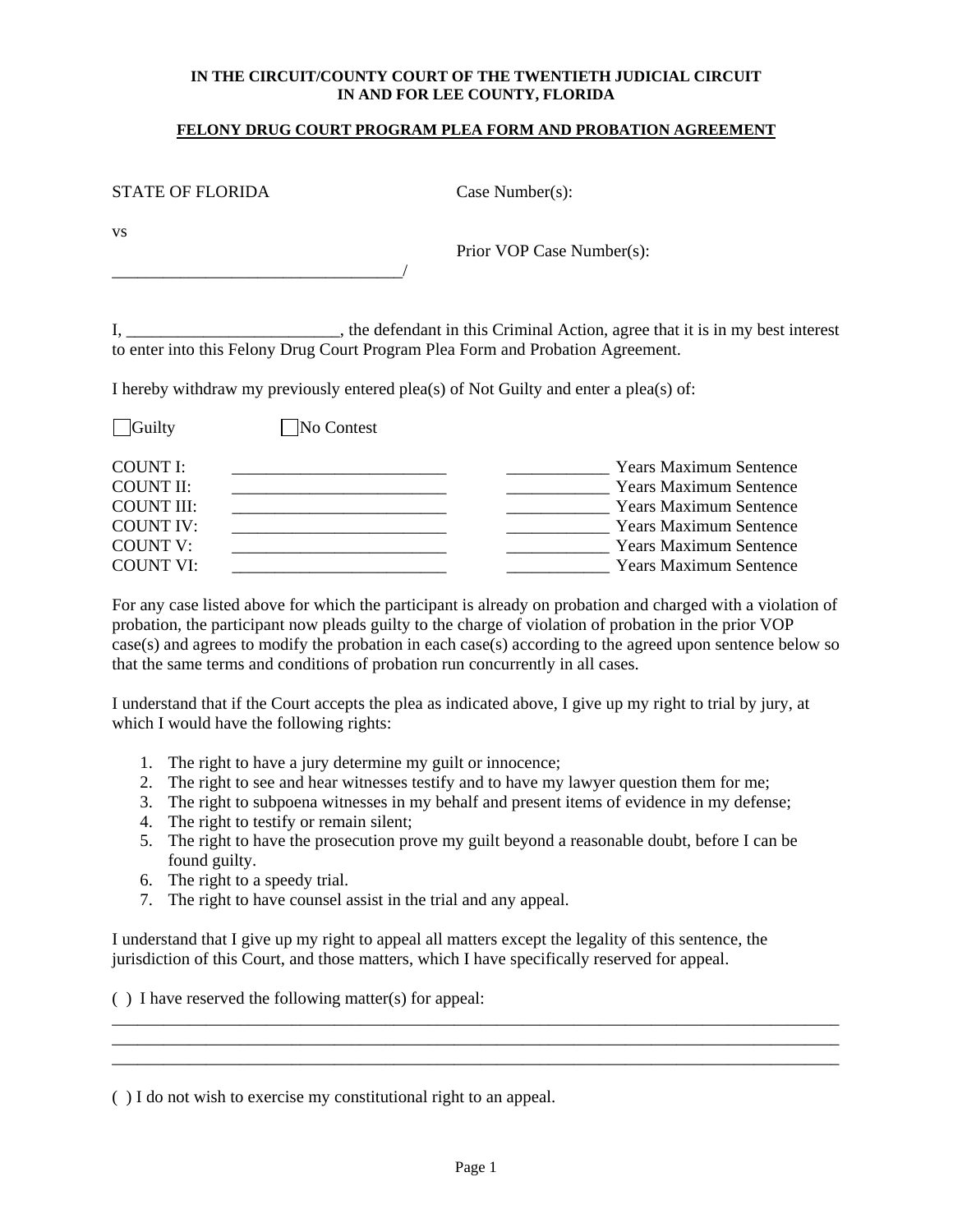My attorney has explained to me what an appeal is and how I can properly file for an appeal should I choose to do so. My attorney has advised me that if I cannot afford an attorney, one will be appointed for me by the Court.

I understand that a Plea of Not Guilty denies that I committed the crime(s); a Plea of Guilty admits that I did commit the crime(s); a Plea of Nolo Contendere (or "No Contest") says that I do not contest the evidence against me. I understand that if the Court accepts my plea(s), there will be no trial and the Court will impose sentence(s) based upon my plea(s).

I have read the information in this case, or have had it read to me, and I fully understand the terms of the plea agreement and the charge(s) to which I enter my plea(s). My lawyer has explained to me the maximum penalty for the charge(s), the essential elements of the crime(s), and possible defenses to the crime(s), and I understand these things. I understand that if I am on parole, my parole can be revoked and I can be returned to prison to complete that sentence; if I am on probation, my probation can be revoked and I can receive a separate sentence up to the maximum on the probation charge in addition to the sentence imposed on this case.

No one has promised me anything to get me to enter this plea(s), unless one of the following is checked and completed:

The State offers and agrees to the following probation sentence, which the defendant accepts (check or complete all that apply):

□ Adjudicated Guilty □ Withhold Adjudication

Florida DOC prison sentence: \_\_\_\_\_\_\_ years/months <u>suspended</u>; or<br>Lee County Jail: \_\_\_\_\_\_\_ days/months <u>suspended</u>;

participation in and graduation from the Lee County Felony Drug Court Program; Twenty four (24) months drug offender probation; a special condition of which shall be

Fine: \$\_\_\_\_\_\_\_\_ which may be satisfied by performing community service hours at the rate of \$10 an hour;

Restitution: \$ \_\_\_\_\_\_ to \_\_\_\_\_\_\_\_\_\_\_\_\_\_\_\_\_\_\_\_\_\_\_\_\_\_\_\_\_\_\_\_\_\_\_\_\_\_\_\_\_\_\_\_\_\_

Court Costs: \$ which may be satisfied by performing community service hours at the rate of \$10 an hour;

\_\_\_\_\_ \$100 Cost of Prosecution

**\_\_\_\_\_\_\_ \$50 Public Defender Application Fee** 

\_\_\_\_\_ \$100 Public Defender Attorney's Fees

\_\_\_\_\_ \$100 FDLE fee

\_\_\_\_\_ \$100 **annual** drug and alcohol testing fee

\_\_\_\_\_ \$50 **monthly** drug court treatment fee. If I am unable to pay this fee, I may be allowed to work off the fee by doing community service hours at the rate of \$10 per hour at the discretion of the drug court judge.

\_\_\_\_\_ No Contact with Victim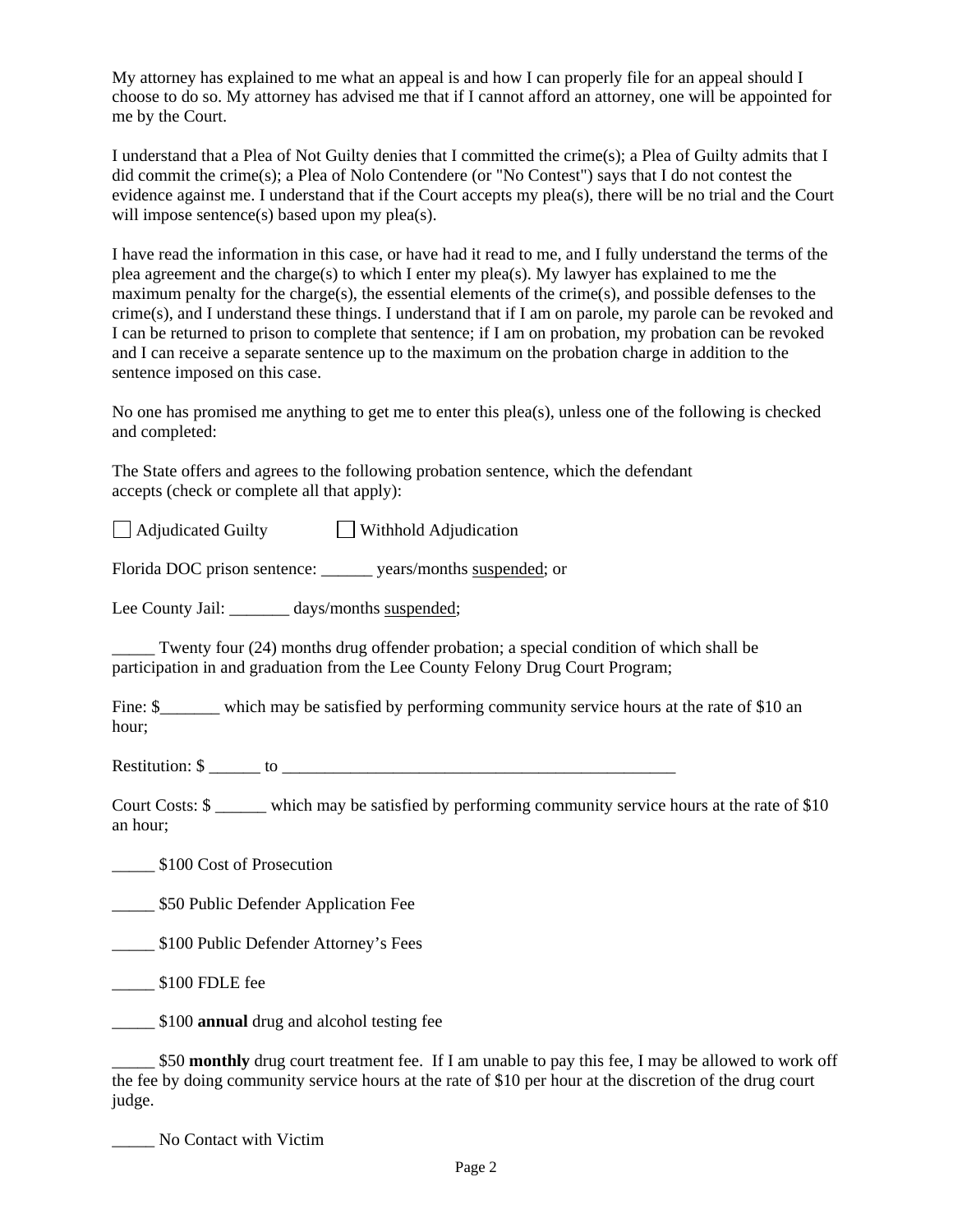Curfew from  $8:00$  p.m. to  $6:00$  a.m.

DNA sample to the FDLE DNA database

*issuance* of a license. Two (2) years driver's license suspension. I understand that the court may direct the Department of Motor Vehicles to issue a license for driving privileges restricted to business or employment purposes if I otherwise qualify for such a license. I understand that if the court directs the Department to issue such a license, I may apply for a business or employment purposes driver's license after 6 months. However, the Department of Motor Vehicles is at liberty to disregard the court's directive regarding the issuance of a license. I understand that the Department of Motor Vehicles will make the final decision regarding the

In addition, I agree to the following special conditions of drug offender probation:

- 1. I will cooperate in an assessment or evaluation and the individualized treatment plan prepared by the treatment provider.
- 2. The Lee County Felony Drug Court Program Participant Handbook is incorporated into this Agreement and must be adhered to, including all instructions provided by the drug court team.
- 3. I will sign the General Consent for Release of Confidential Information Form and any other necessary waivers to allow any member of the drug court team access to medical, mental health and substance abuse treatment records related to treatment while in the drug court program.
- 4. I will refrain from any violation of the law. Any new law violation may result in a warrant being issued for the participant's arrest, the unsuccessful termination from this program and a revocation of my probation.
- 5. I will not change my residence or employment, leave Lee County or leave a treatment program or halfway house without first obtaining the consent of the probation officer and the treatment provider.
- 6. I must be employed, be currently involved in a vocational or educational setting or be performing community service, at a minimum of twenty hours per week, with documentation provided to the supervising officer.
- 7. I will truthfully answer all inquires made by the probation officer for purposes of ensuring compliance with the conditions of this agreement; comply with all instructions given by the probation officer and report as required by the probation officer.
- other dangerous substances are being consumed or unlawfully sold. 9. I will not produce any positive or diluted drug screens. 8. I will not possess any illegal drugs or narcotics, nor visit places where illegal drugs or alcohol or
- 
- 10. I will not knowingly associate with any person engaged in criminal activity.
- 11. I will not possess, carry or own any firearm unless otherwise authorized in writing by the drug court team.
- 12. I may be required to pay for an Ethyl Glucuronide (ETG) test or lab confirmation if I produce a positive drug test result and deny the positive result.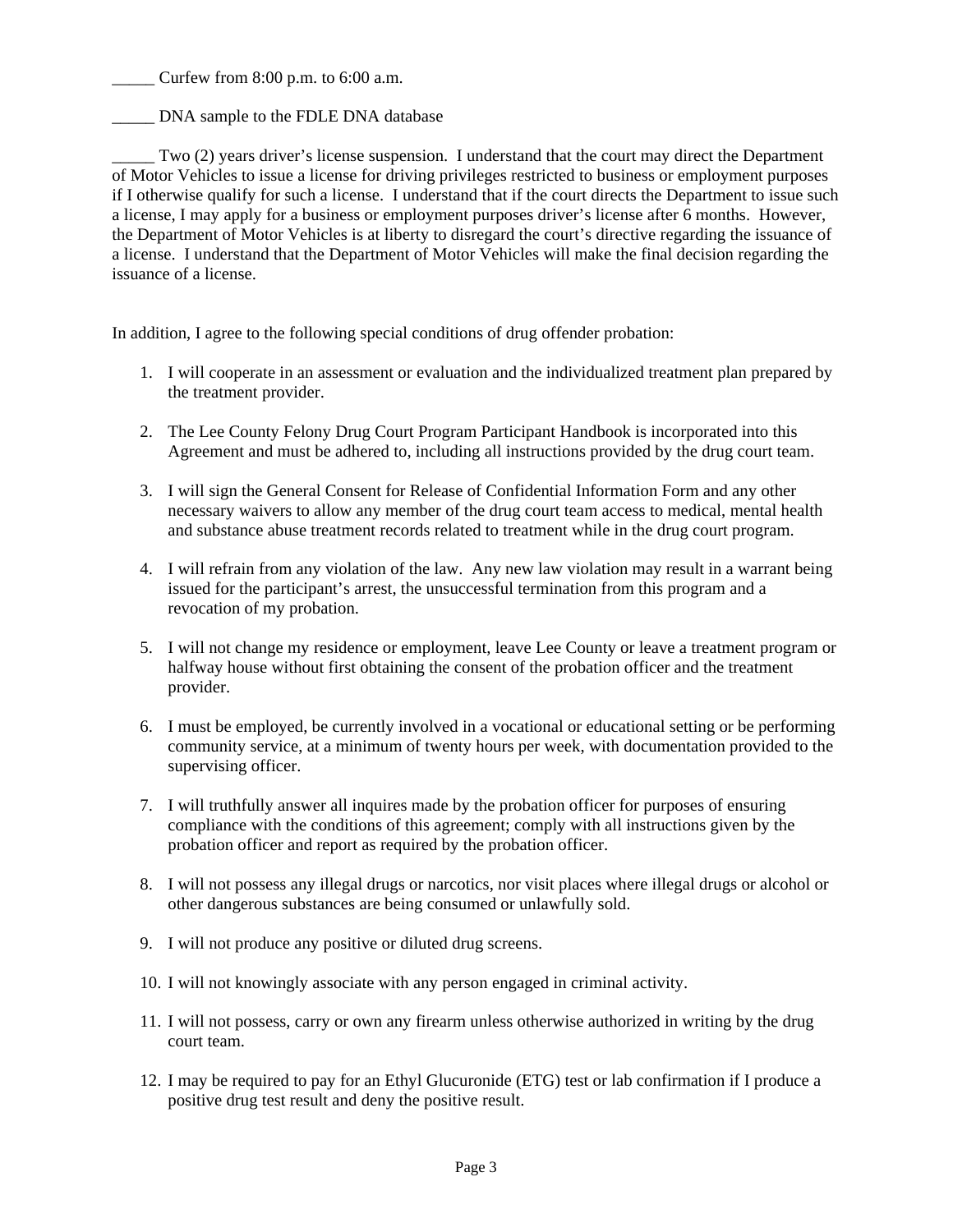- 13. I understand that the Judge will exempt my cost of supervision fees while I am in the Drug Court Program.
- probation. 14. I understand that if I am in Drug court in multiple cases, only one fine and court cost will be imposed for all cases, including new cases and any prior cases if charged with a violation of
- 15. I understand that any amounts paid or worked off during any prior periods of probation in this case(s) shall be applied against the fine and court costs.
- allowed is a special condition of satisfactorily completing Drug Court Probation. 16. I understand that financial responsibility or the performance of community service hours when
- 17. I understand and agree that any monies I pay while I am in Drug Court are non-refundable, even in the event that I am unable to successfully complete Drug Court Probation. (initials of participant)
- Court Program. 18. I understand that the Felony Drug Court Program Participant Handbook contains specific requirements regarding the payment of fees or the performance of community service hours before I can advance in the program. I will pay the fees or perform community service hours in accordance with the Felony Drug Court Participant Handbook in order to advance in the Drug

\_\_\_\_\_\_\_\_\_\_\_\_\_\_\_\_\_\_\_\_\_\_\_\_\_\_\_\_\_\_\_\_\_\_\_\_\_\_\_\_\_\_\_\_\_\_\_\_\_\_\_\_\_\_\_\_\_\_\_\_\_\_\_\_\_\_\_\_\_\_\_\_\_\_\_\_\_\_\_\_\_\_\_\_\_

\_\_\_\_\_\_\_\_\_\_\_\_\_\_\_\_\_\_\_\_\_\_\_\_\_\_\_\_\_\_\_\_\_\_\_\_\_\_\_\_\_\_\_\_\_\_\_\_\_\_\_\_\_\_\_\_\_\_\_\_\_\_\_\_\_\_\_\_\_\_\_\_\_\_\_\_\_\_\_\_\_\_\_\_\_ \_\_\_\_\_\_\_\_\_\_\_\_\_\_\_\_\_\_\_\_\_\_\_\_\_\_\_\_\_\_\_\_\_\_\_\_\_\_\_\_\_\_\_\_\_\_\_\_\_\_\_\_\_\_\_\_\_\_\_\_\_\_\_\_\_\_\_\_\_\_\_\_\_\_\_\_\_\_\_\_\_\_\_\_\_ \_\_\_\_\_\_\_\_\_\_\_\_\_\_\_\_\_\_\_\_\_\_\_\_\_\_\_\_\_\_\_\_\_\_\_\_\_\_\_\_\_\_\_\_\_\_\_\_\_\_\_\_\_\_\_\_\_\_\_\_\_\_\_\_\_\_\_\_\_\_\_\_\_\_\_\_\_\_\_\_\_\_\_\_\_

Additional Special Terms of Drug Offender Probation:

I recognize that the first step toward rehabilitation is admitting my wrongdoing. Towards that end, I admit that I did commit the offense(s) of:

\_\_\_\_\_\_\_\_\_\_\_\_\_\_\_\_\_\_\_\_\_\_\_\_\_\_\_\_\_\_\_\_\_\_\_\_\_\_\_\_\_\_\_\_\_\_\_\_\_\_\_\_\_\_\_\_\_\_\_\_\_\_\_\_

Charge(s):

By signing this agreement, I expressly acknowledge that I fully understand all requirements of the program and the potential sanctions for non-compliance as outlined in this agreement and in the Lee County Felony Drug Court Program Participant Handbook. I agree that it is in my best interest to enter into the Lee County Felony Drug Court Program and I am entering into the program and this agreement voluntarily. I also admit that I have a substance abuse problem and I agree to comply with all conditions contained in this agreement and in the Lee County Felony Drug Court Program Participant Handbook.

I understand my sentence will be imposed consistent with the Florida Criminal Punishment Code. My presumptive sentence is based upon certain factors, which have been explained to me. I understand that if I willfully and substantially fail to comply with all of the requirements of the drug court program, it may be considered a violation of my probation, and I may be terminated from the Drug Court Program and the aforementioned suspended sentence may be imposed after a hearing on the charge of violation of probation. If the Florida Criminal Punishment Code is exceeded or if the judge imposes an illegal sentence, I will have the right to appeal this sentence. I have truthfully advised the Court as to my prior criminal history so that my presumptive sentence can be estimated under the Florida Criminal Punishment Code.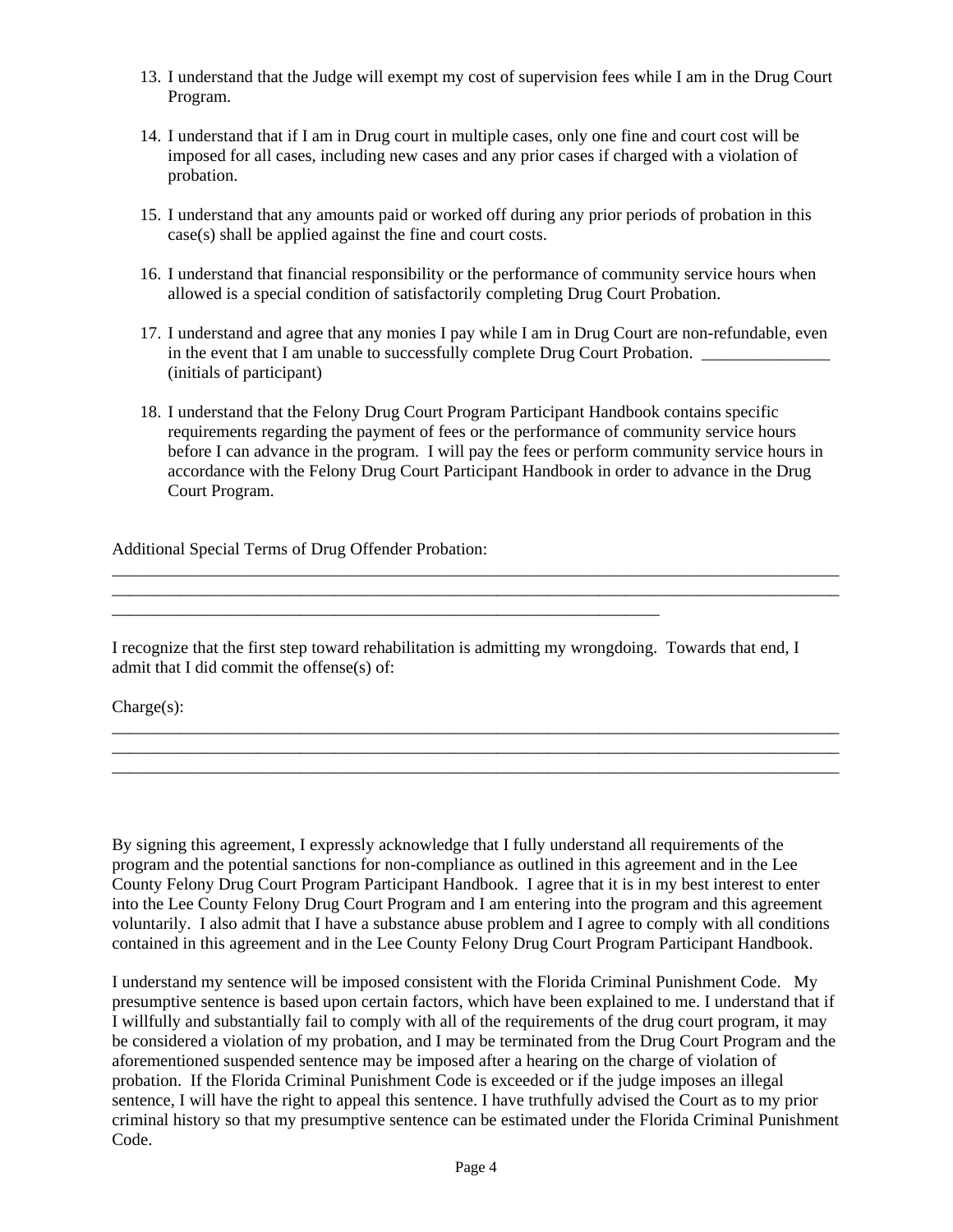I have read every word of this written plea or have had it read to me. I have discussed this plea(s) with my attorney and I fully understand it. I have been told what evidence the State has to present to a jury and my attorney has advised me as to what defenses, if any, I may be able to assert in my own behalf. I am fully satisfied with the way my attorney has handled this case. He or she has effectively assisted me in all aspects of my defense.

I have been candid and truthful with my lawyer and have told him/her everything I know about the case.

My education consists of the following:

I am not under the influence of any drug, alcohol, or medication at the time I sign this plea. I am not suffering from any mental problems that will affect my understanding of this plea.

\_\_\_\_\_\_\_\_\_\_\_\_\_\_\_\_\_\_\_\_\_\_\_\_\_\_\_\_\_\_\_\_\_\_\_\_\_\_\_\_\_\_\_\_\_\_\_\_\_\_\_\_\_\_\_\_\_\_\_\_\_\_\_\_\_\_\_\_\_\_\_\_\_\_\_\_\_\_ \_\_\_\_\_\_\_\_\_\_\_\_\_\_\_\_\_\_\_\_\_\_\_\_\_\_\_\_\_\_\_\_\_\_\_\_\_\_\_\_\_\_\_\_\_\_\_\_\_\_\_\_\_\_\_\_\_\_\_\_\_\_\_\_\_\_\_\_\_\_\_\_\_\_\_\_\_\_

I understand that by entering this plea, I am subject to potential deportation if I am not a citizen of the United States of America.

If the offense to which I am pleading is a sexually violent offense or a sexually motivated offense, or if I have previously been convicted of such an offense, this plea may subject me to involuntary civil commitment as a sexually violent predator upon completion of my sentence.

No one has threatened me to make me enter the plea(s). I am entering the plea(s) because:

( ) I am guilty.

( ) I believe it is in my own best interest.

I enter the plea(s) voluntarily of my own free will. No promises of any kind regarding sentencing were made to me apart from those discussed during the plea colloquy or contained in this agreement. No one, including my attorney, has made any promises to me concerning eligibility for any form of early release, provisional gain time credit, time off for good behavior, the accrual of gain time, or the actual amount of time to be served under the sentence which will be imposed or any condition or circumstance of confinement in the Department of Corrections.

If the drug court participant is entering a plea of guilty or no contest to substantive charge(s) and if the participant successfully completes Drug Court, the undersigned Assistant State Attorney agrees that the participant will be allowed to withdraw the plea of guilty or no contest, the court will vacate the sentence and the Assistant State Attorney will dismiss the charges against the participant. If the participant is entering an admission of guilt to a violation of probation and if the participant successfully completes Drug Court, the undersigned Assistant State Attorney agrees that the violation of probation affidavit against the participant will be dismissed and the probation will be terminated. In addition, in violation of probation cases, the undersigned Assistant State Attorney agrees that if the original sentencing court withheld adjudication, the participant's withhold of adjudication will be reinstated if the participant successfully completes Drug Court.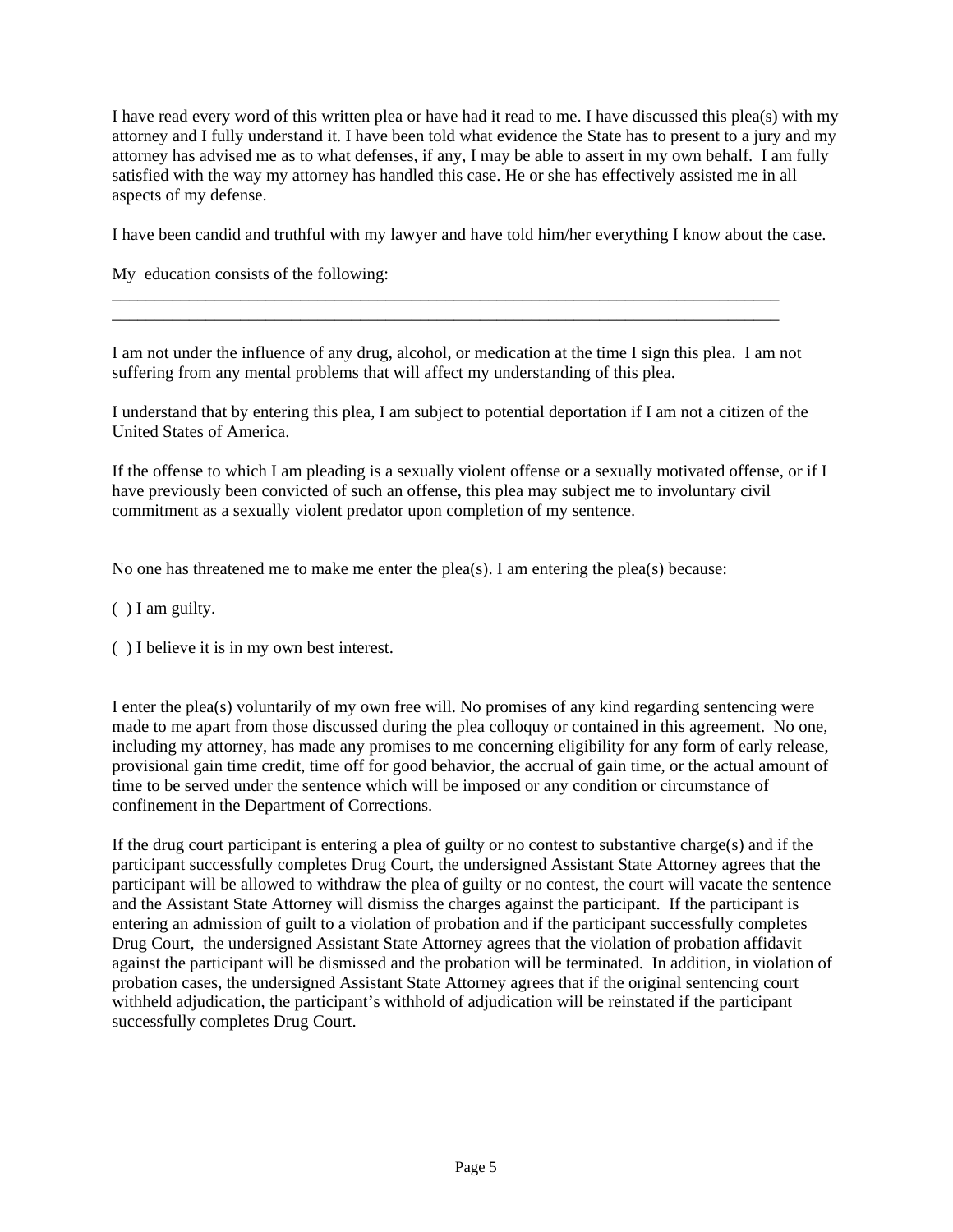SWORN TO, SIGNED AND FILED in open Court in the presence of Defense Counsel, the State, and the Honorable \_\_\_\_\_\_\_\_\_\_\_\_\_\_\_\_ on \_\_\_\_\_\_\_\_\_\_\_\_\_\_\_\_\_\_\_\_\_\_\_\_\_\_\_\_ this day of the contract of the contract of the contract of the contract of the contract of the contract of the contract of the contract of the contract of the contract of the contract of the contract of the contract of th Charlie Green CLERK OF THE COURT

Defendant's Address

\_\_\_\_\_\_\_\_\_\_\_\_\_\_\_\_\_\_\_\_\_\_\_\_\_\_\_\_

 $BY:$ 

CLERK IN ATTENDANCE

# **CERTIFICATE OF DEFENDANT'S ATTORNEY**

I, Defendant's Counsel of Record, certify that: I have discussed this case with the Defendant, including the nature of the charge(s), essential elements of each, the evidence against him/her of which I am aware, the possible defenses he/she has, the maximum penalty for the charge(s) and his/her right to appeal. No promises have been made to the Defendant other than as set forth in this plea or on the record. I believe he/she fully understands this written plea, the consequences or entering it and that the Defendant does so of his/her own free will. I have reviewed the Discovery in this case and have discussed the evidence in this case with the Defendant. I believe this plea is in my client's best interest.

> Florida Bar No. Counsel for Defendant

### **CERTIFICATE OF PROSECUTOR**

This recommendation has been made on the express condition that the Defendant has truthfully and accurately disclosed his/her prior criminal history.

 $\overline{\phantom{a}}$  , and the contract of the contract of the contract of the contract of the contract of the contract of the contract of the contract of the contract of the contract of the contract of the contract of the contrac

 $\overline{\phantom{a}}$  , and the contract of the contract of the contract of the contract of the contract of the contract of the contract of the contract of the contract of the contract of the contract of the contract of the contrac

Florida Bar No. Assistant State Attorney

This plea is entered by the defendant and accepted by the undersigned, this \_\_\_\_\_\_\_ day of

 $\overline{\phantom{a}}$  , and the contract of the contract of the contract of the contract of the contract of the contract of the contract of the contract of the contract of the contract of the contract of the contract of the contrac

\_\_\_\_\_\_\_\_\_\_\_\_\_\_\_\_\_\_\_, \_\_\_\_\_\_\_\_\_\_.

The Honorable Acting Circuit Judge